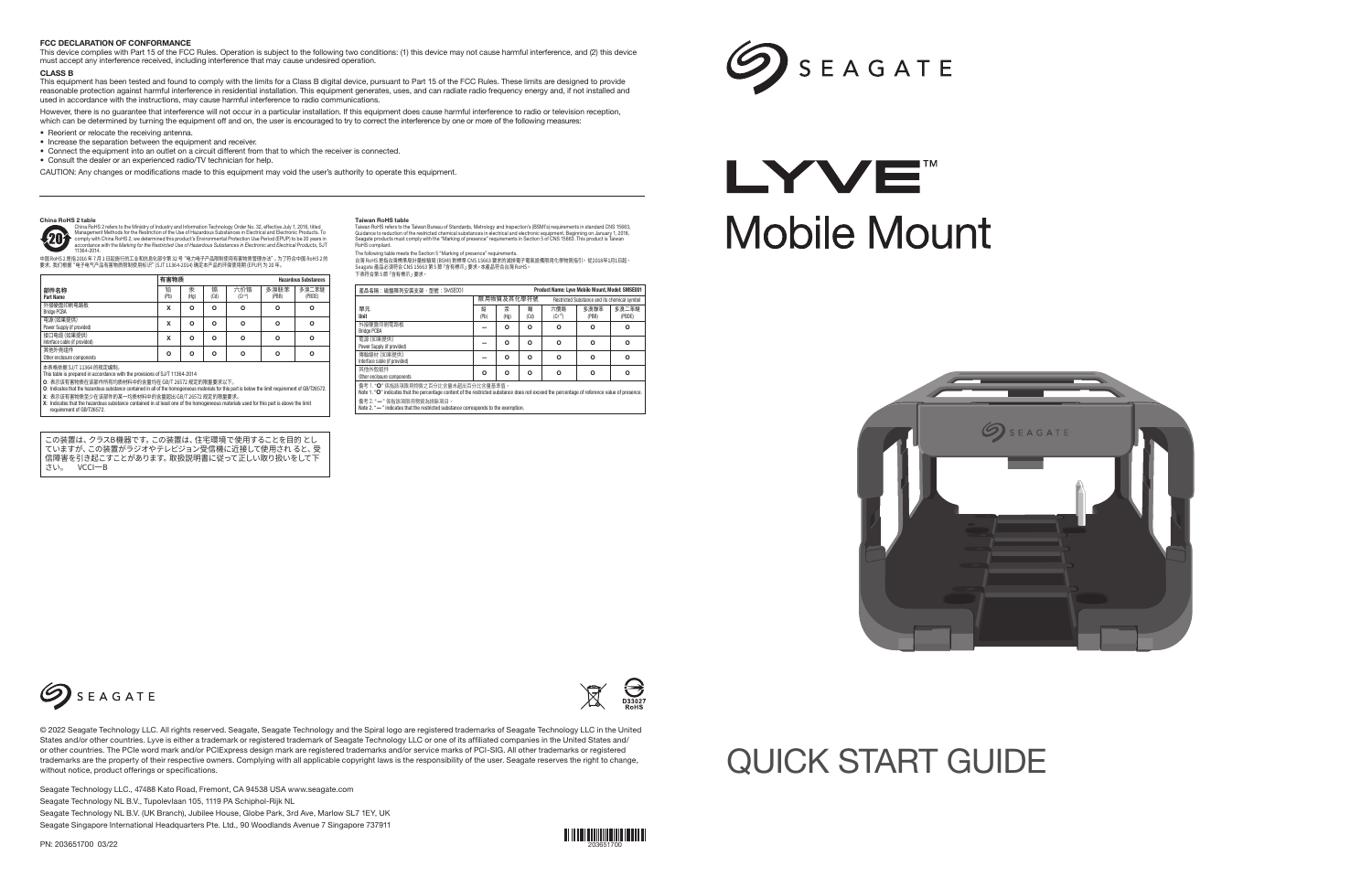### Part List



If you can't remember your credentials or you lost your email invitation, visit lyve.seagate.com. Click Sign in and then click the Don't remember your password? link. If your email isn't recognized, contact your account manager. For further help, you can contact customer support using the Lyve Virtual Assist Chat.



### Lyve Management Portal credentials

A Lyve Management Portal username and password are required to authorize computers to access connected devices.

#### Account manager

You created a Lyve Management Portal username and password when you set up your Lyve account at lyve.seagate.com.

#### Product admin or product user

You were identified as a product user for a project created in the Lyve Management Portal. An email was sent to you from the Lyve team that included a link for resetting your password.

### Download Lyve Client

To unlock and access Lyve devices connected to your computer, you must enter your username and password in the Lyve Client app. You can also use it to manage Lyve projects and data operations. Install Lyve Client on any computer intended to connect to a Lyve device. Download the Lyve Client installer for Windows® or macOS® at www.seagate.com/support/lyve-client.

#### Authorize host computers

An internet connection is required when authorizing a host computer.

1. Open Lyve Client on a computer intended to host Lyve Mobile Array.

2. When prompted, enter your Lyve Management Portal username and password.

- 
- 
- 
- Lyve Client authorizes the host computer to unlock and access Lyve devices and manage projects

on the Lyve Management Portal.

The host computer remains authorized for up to 30 days, during which you can unlock and access connected devices even without an internet connection. After 30 days, you'll need to open Lyve Client on the computer and re-enter your credentials.

Lyve Mobile Array locks when powered off, ejected or unplugged from the host computer, or if the host computer goes to sleep. Use Lyve Client to unlock Lyve Mobile Array when it is reconnected to the host or the host has awakened from sleep. Note that Lyve Client must be open and the user must be signed in to use Lyve Mobile Array.

Shoulder screw 8 mm x M6-1.0 x 47+L13 (16.0,6.3) (x1)

Lyve™ Mobile Mount





M3-0.5 x L16 (5.8,1.0), phillips screw (6x)



Cable holder cover (5x)



M3-0.5 x L7 (5.8,1.0), phillips screw (10x)



M6-0.1 x L20 (10.0,6), hex socket cap screw (6x)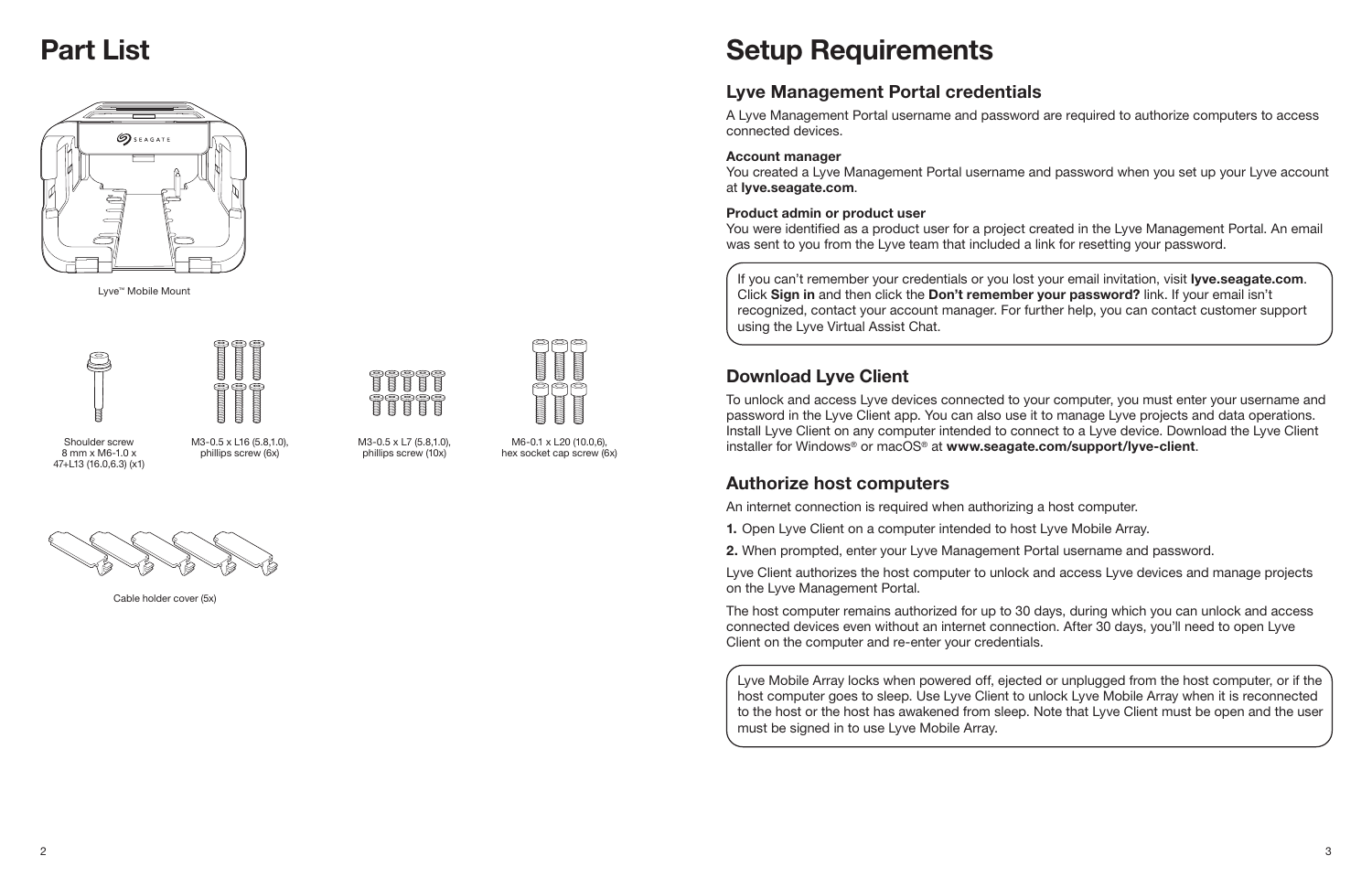## Connecting Lyve Mobile Mounts Vertically

Stack two Lyve Mobile Mounts and align the six attachment holes on the top and bottom of the mounts. Use four M3-0.5 x L16 (5.8,1.0) screws to attach the two mounts.

## Connecting Lyve Mobile Mounts Horizontally

Place two Lyve Mobile Mounts side-by-side and align the eight attachment holes on the sides of the mounts. Use eight M3-0.5 x L7 (5.8,1.0) screws to attach the two mounts.



Lifting hazard. The following instructions include moving and installing heavy equipment. To avoid injury, always use proper lifting techniques.

CAUTION **Do not attempt to lift or assemble Lyve Mobile Mount with compatible devices inserted.** 

Before installing Lyve Mobile Array, ensure that Lyve Mobile Mount is securely fixed to the vehicle to avoid excessive motion. Attach Lyve Mobile Mount to the appropriate surface by inserting M6-0.1 x L20 (10.0,6) socket cap screws into any of the M6 tap holes on the bottom of the mount. Use at least four screws to secure the mount (two at the front of the mount, and two at the back).

## Mounting slots



### Recommended clearance zones



Lyve Mobile Array **Lyve Mobile Mount** 



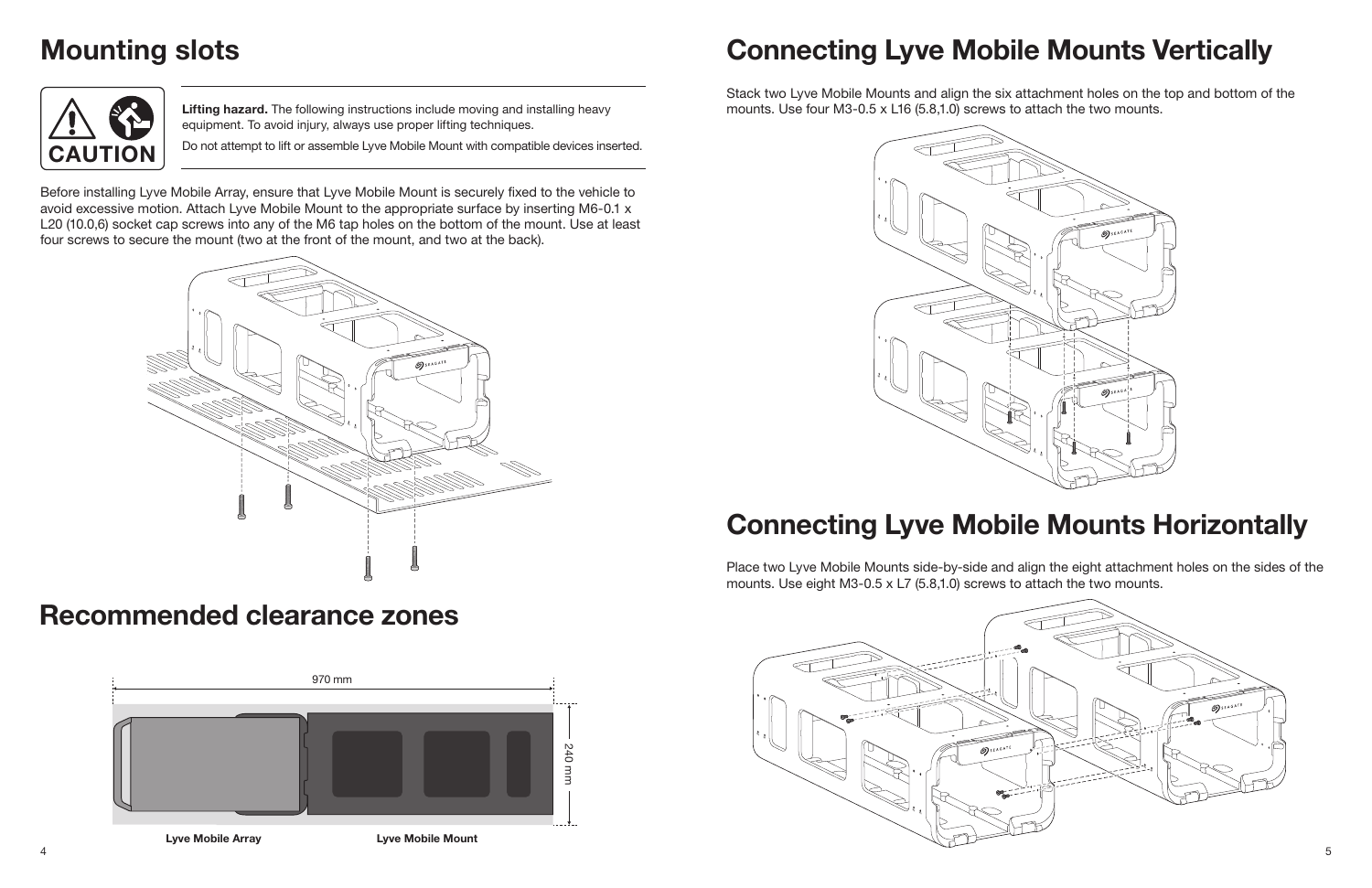

## Installation





### Release handle

- 
- **B** Lower the front lock bezel to open Lyve Mobile Mount.

A Grasp the lock catch on the front of Lyve Mobile Mount and pull it forward to release the front lock bezel.

### Insert device

Lifting hazard. To avoid injury, use proper lifting techniques when removing Lyve Mobile Array from its packaging and installing it in Lyve Mobile Mount.

Insert the device with the ports facing the back of Lyve Mobile Mount. Slide the device toward the back of the mount.







Lyve Mobile Array weight: 27.8 lb/12.6 kg



### Remove guide pins

Guide pins for use with a PCIe Adapter are preinstalled on Lyve Mobile Mount. If you are connecting a computer directly to Lyve Mobile Array's host port, you'll need to remove the guide pins. Use a 6mm hex key wrench to unscrew the guide pins from the bottom of Lyve Mobile Mount.



### (Optional) Route cables through the front of Lyve Mobile Mount

You can route cables through the front of Lyve Mobile Mount using the internal channel that runs the length of the mount. Five plastic cable holder covers are provided to secure the cables in the channel. To attach a cover, insert the rounded tab into a notch on the right side of the channel. Snap the hooked release tab into the corresponding slot on the left of the channel.